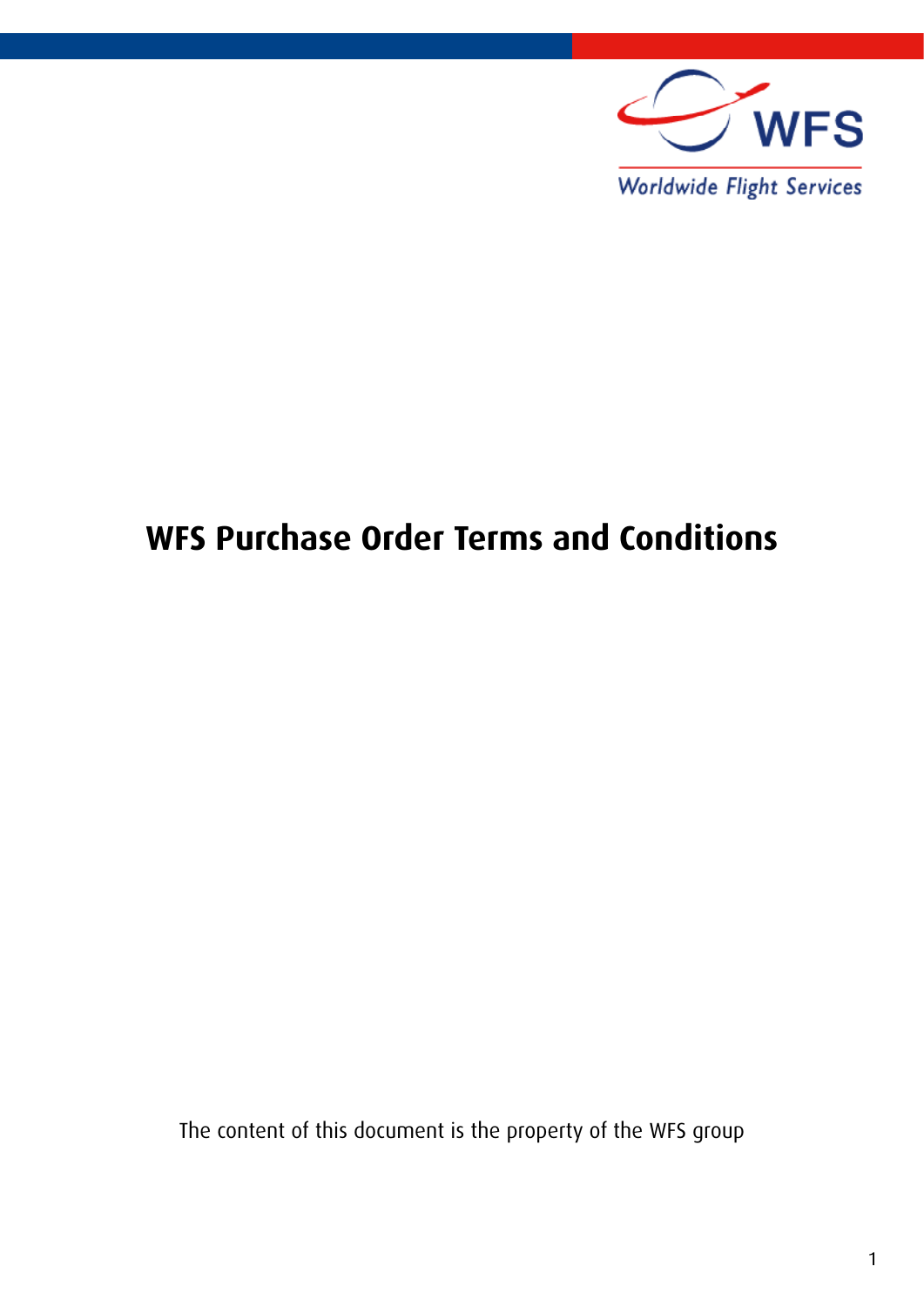The following terms and conditions provide Worldwide Flight Services, Inc. suppliers with the guidelines and legal stipulations of our purchase order contract and are the Terms and Conditions for all Worldwide Flight Services, Inc. Purchase Orders. This Purchase Order («Order») is Worldwide Flight Services, Inc.'s («Purchaser») offer to purchase from Seller the goods and/or services which are described on the face of the Order.

**1. ACCEPTANCE AND TERMS AND CONDITIONS:** Seller accepts this Order and any amendments by signing the acceptance copy and returning it to Purchaser promptly. Even without such written acknowledgment, Seller's full or partial performance under this Order will constitute acceptance of these terms and conditions. By acceptance of this Order, Seller agrees to be bound by, and to comply with all the terms and conditions of this Order, which includes any supplements to it, and all specifications and other documents referred to in this Order. These terms and conditions apply to everything listed in this Order and constitute Purchaser's offer to Seller, which Purchaser may revoke at any time before Seller accepts it. This Order is not an acceptance by Purchaser of any offer to sell, any quotation, or any proposal. Reference in this Order to any such offer to sell, quotation, or proposal will not constitute a modification of any of these terms and conditions. Terms and conditions different from or in addition to these terms and conditions, whether contained in any acknowledgment of this Order, or with delivery of any goods or services under this Order, or otherwise, will not be binding on Purchaser, whether or not they would materially alter this Order, and Purchaser hereby rejects them. These terms and conditions may be modified only by a written document signed by duly authorized representatives of Purchaser and Seller.

**2. DEFAULT:** Time is of the essence of this Order. Purchaser may by written notice of default to Seller (a) terminate all or any part of this Order in any one of the following circumstances: (i) if Seller fails to perform within the time specified herein or any extensions agreed to by Purchaser in writing; or (ii) if Seller fails to perform any of the other provisions of this Order, or so fails to make progress as to endanger performance of this Order in accordance with its terms, and in the circumstances set out in clause (ii) does not cure such failure within a period of ten (10) days (or such longer period as Purchaser may authorize in writing) after receipt of notice from Purchaser specifying such failure; and (b) procure, on such terms as it will deem appropriate, goods or services similar to those so terminated. Seller will continue performance of this Order to the extent not terminated and will be liable to Purchaser for any excess costs for such similar goods or services. As an alternate remedy, and in lieu of termination for default, Purchaser, at its sole discretion, may elect to extend the delivery schedule and/or waive other deficiencies in Seller's performance. If Seller for any reason anticipates difficulty in complying with the required delivery date, or in meeting any of the other requirements of this Order, Seller will promptly notify Purchaser in writing. The rights and remedies of Purchaser provided in this Section 2 will not be exclusive and are in addition to any other rights and remedies provided by the Uniform Commercial Code, by law, at equity or under this Order.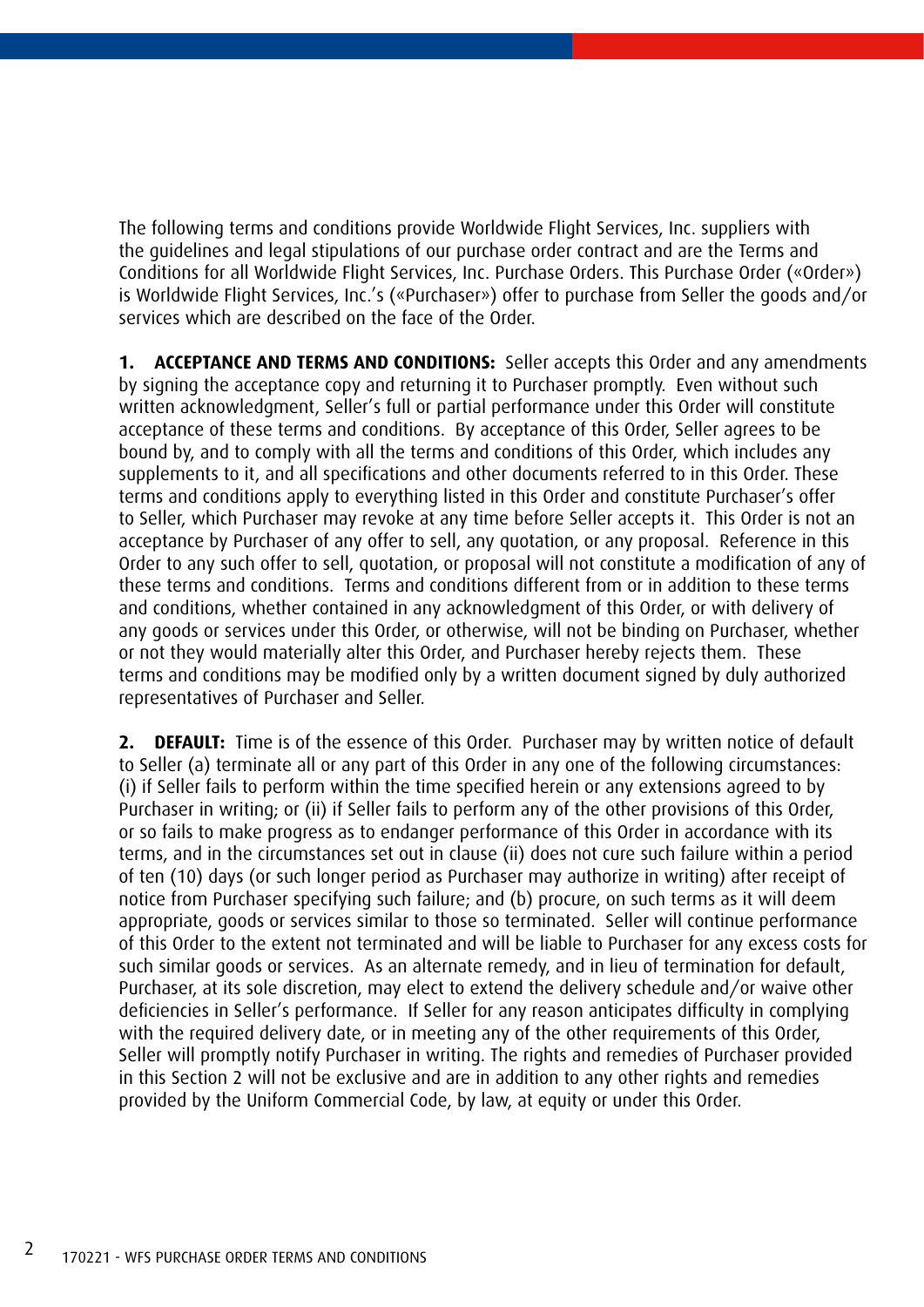**3. PRICE:** This Order must not be filled at a price higher than shown on the face of the Order. If no price is set forth on the front of the Order, the goods or services will be billed at the price last quoted or at the prevailing market price, whichever is lower, and, in any event, goods and services ordered under this Order will not be billed at a higher price than last quoted or charged without Purchaser's specific written authorization. Purchaser will be entitled at all times to set off any amount owed at any time by Seller or any of its affiliates to Purchaser or any of its affiliates against any amount payable at any time by Purchaser in connection with this Order. No extra charges of any kind will be allowed unless specifically agreed to in writing by the Purchaser. All applicable taxes arising out of transactions contemplated by the Order will be borne by Seller except as otherwise specified by the parties in writing. Seller warrants to Purchaser that the prices for the goods or services sold to Purchaser under this Order are not less favorable than those currently extended to any other customer for the same or similar goods and/or services in equal or less quantities. If Seller reduces its prices for such goods and/or services during the term of this Order, Seller shall correspondingly reduce the prices of goods and/or services sold thereafter to Purchaser under this Order.

**4. INVOICES AND PAYMENT:** Invoices shall be rendered in duplicate and shall contain the Purchase Order Number, item number, description of goods or services, quantities, unit prices, and total purchase price. All taxes shall be stated separately. Payment shall be made on the terms of net 60 days. Payment period shall be computed from either the date of actual delivery of the goods or the date an acceptable invoice is received, whichever is later. All claims for money due or to become due from Purchaser shall be subject to deduction by Purchaser for any setoff or counterclaim arising out of this or any other of Purchaser's Orders with Seller.

**5. PACKAGING:** All goods must be packaged in the manner as specified by Purchaser and shipped in the manner and by the route and carrier designated by Purchaser. If Purchaser does not specify the manner in which the goods must be packaged, Seller shall package the goods so as to avoid any damage in transit. If Purchaser does not specify the manner of shipment, route or carrier, Seller shall ship the goods at the lowest possible transportation rates, consistent with Seller's obligation to meet the delivery schedule set forth in this Order.

**6. INSPECTION:** All goods and services will be subject to inspection and test by Purchaser and its customer at all times and places in any event prior to final acceptance. Final acceptance or rejection of the goods or services will be made as promptly as practical after delivery except as otherwise provided in this Order, but failure to inspect and accept or reject goods or services or failure to detect defects by inspection, will neither relieve Seller from responsibility for such goods or services as are not in accordance with this Order nor impose liabilities on Purchaser for them. Purchaser's payment for the goods shall not constitute its acceptance of the goods. Goods rejected and goods supplied in excess of quantities ordered may be returned to the Seller at its expense. Payment, if any, made for any good rejected hereunder shall be promptly refunded by Seller. If any of the goods or services are found at any time to be defective in material or workmanship, or otherwise not in conformity with the requirements of this Order,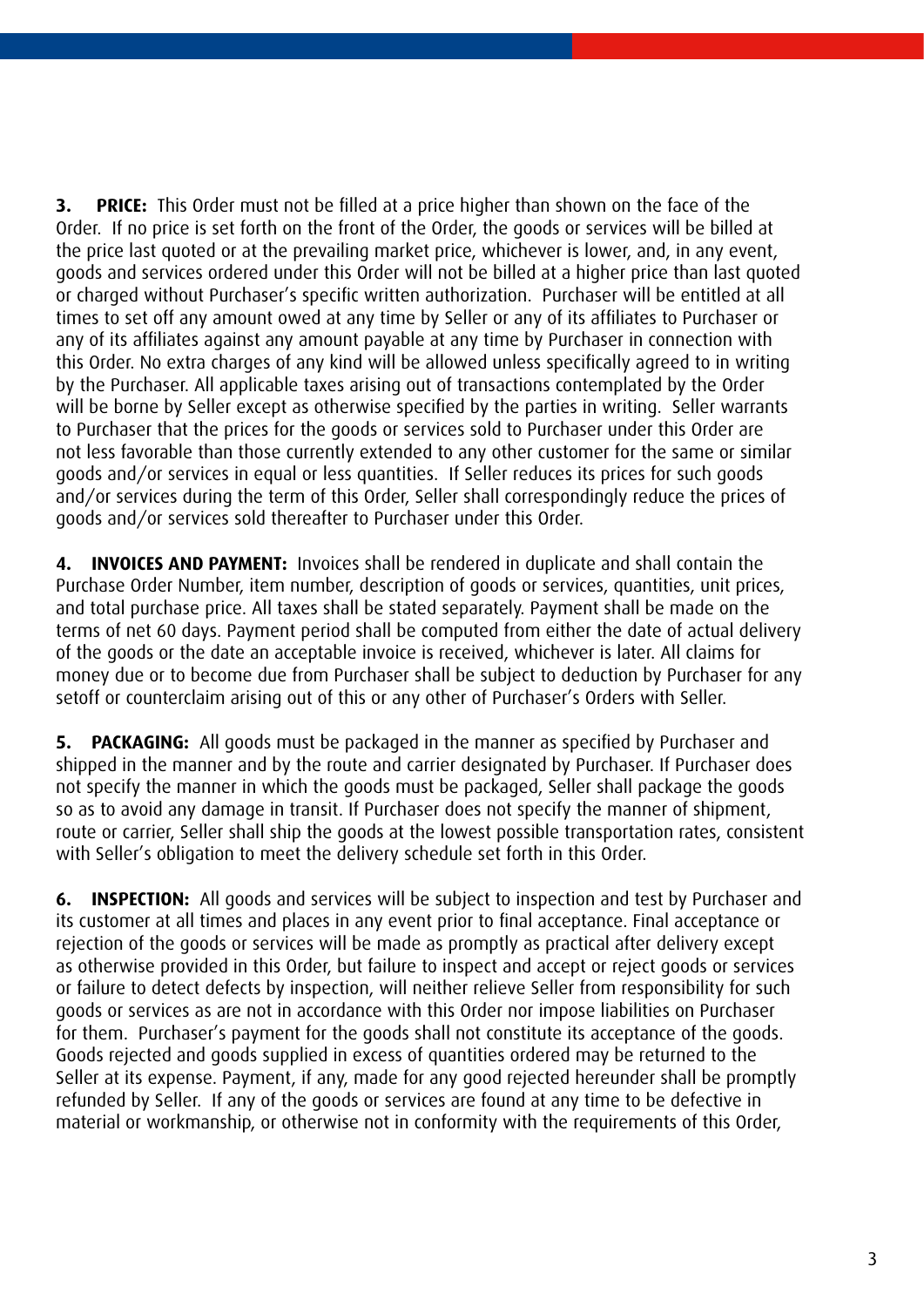including any applicable drawings and specifications, then Purchaser, in addition to such other rights and remedies it may have by contract or by law or equity, at its sole discretion may reject and return such goods at Seller's expense, require Seller to inspect the goods and remove nonconforming goods and/or require Seller to replace nonconforming goods or services with conforming goods or services. If Seller fails to make the necessary inspection, removal and replacement in a time and manner satisfactory to Purchaser, Purchaser may at its option inspect and sort the goods; Seller will pay any related costs.

**7. WARRANTIES:** Seller represents and warrants that (a) all goods and services are free of any claim of any nature by any third person and that Seller will convey clear title to Purchaser, (b) all services are performed in a manner acceptable in the industry and in accordance with generally accepted standards, are free from all defects, are fit for the particular purposes for which they are acquired and are provided in strict accordance with the specifications or other requirements (including performance specifications) approved or adopted by Purchaser, and (c) all goods sold will be of merchantable quality, free from all defects in design, workmanship and materials, and fit for the particular purposes for which they are purchased and that the goods and services are provided in strict accordance with the specifications, samples, drawings, designs or other requirements (including performance specifications) approved or adopted by Purchaser. Purchaser's inspection, test, acceptance or use of the goods shall not affect Seller's obligations under these warranties. Seller shall replace or correct, at Purchaser's option and at Seller's cost, defects of any goods not conforming to these warranties. If Seller fails to correct defects in or replace nonconforming goods within ten (10) days from the date the Purchaser notifies Seller of the defect or defects, Purchaser may, upon ten (10) days prior written notice to Seller, either (i) make such corrections or replace such goods and charge Seller for all costs incurred by Purchaser, or (ii) revoke its acceptance of the goods in which event Seller shall be obligated to refund the purchase price and make all necessary arrangements, at Seller's costs, for the return of the goods to Seller. All warranties of Seller herein or which are implied by law shall survive any inspection, delivery, acceptance or payment by Purchaser. Any attempt by Seller to limit, disclaim, or restrict these warranties or any remedies of Purchaser, by acknowledgment or otherwise, in accepting or performing this Order, will be null, void, and ineffective without Purchaser's written consent.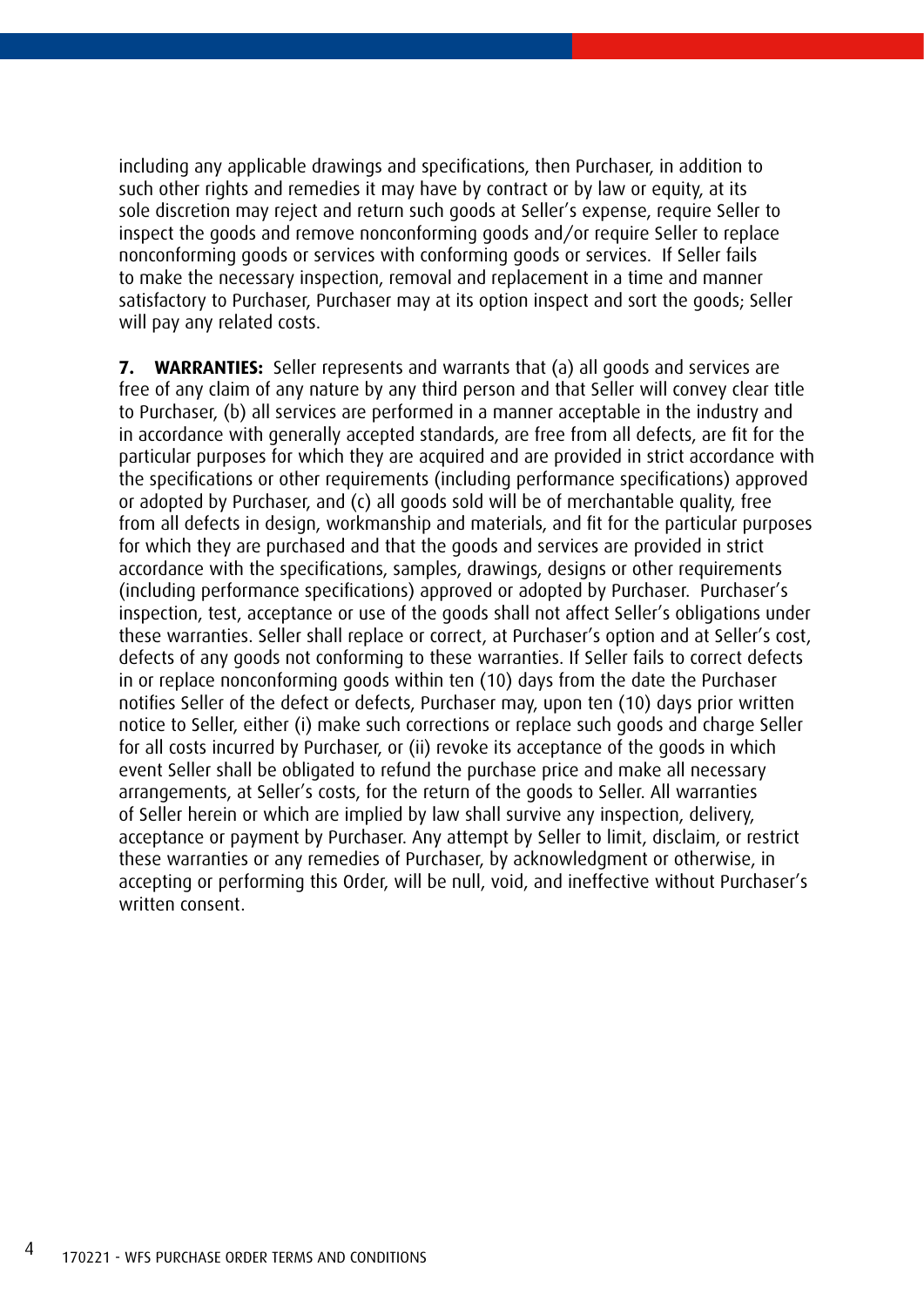**8. INDEMNIFICATION:** Seller shall indemnify and hold Purchaser and its affiliates harmless and, upon request, shall defend each of them from and against any or all claims, demands, litigation or proceedings of whatever kind, whether based upon negligence, breach of express or implied warranty, strict liability or any other theory, and from and against all direct, indirect, special, exemplary, incidental or consequential damages of every kind whatsoever, arising out of, by reason of, or in any way connected with the goods and/or services, the design, manner of preparation, manufacture, construction, completion, or delivery or non-delivery of any goods and/ or services by Seller, any breach by Seller of any of its obligations hereunder, or any other act, omission or negligence of Seller or any of Seller's employees, workers, servants, agents, subcontractors or suppliers. Seller shall, upon request, pay or reimburse Purchaser or any other party entitled to indemnification hereunder for all costs and expenses, including attorneys' fees, as incurred by Purchaser or such other party in connection with any such claim, demand, litigation, proceeding, loss or damage. PURCHASER'S AGGREGATE LIABILITY ARISING FROM OR RELATING TO THIS ORDER IS LIMITED TO THE AMOUNT PAID BY PURCHASER FOR THE GOODS AND/OR SERVICES. TO THE MAXIMUM EXTENT ALLOWABLE UNDER APPLICABLE LAW, PURCHASER SHALL NOT BE LIABLE UNDER THIS ORDER FOR ANY SPECIAL, INCIDENTAL, CONSEQUENTIAL, INDIRECT OR PUNITIVE DAMAGES INCLUDING, WITHOUT LIMITATION, LOST PROFITS OR REVENUES EVEN IF PURCHASER HAS BEEN ADVISED OF THE POSSIBILITY OF SUCH DAMAGES.

**9. PURCHASER'S PROPERTY:** Tangible or intangible property of any nature furnished to Seller by Purchaser or specifically paid for in whole or in part by Purchaser, and any replacements or attachments, are the property of Purchaser and, unless otherwise agreed in writing by Purchaser, will be used only by Seller solely to render services or provide goods to Purchaser. Seller will not substitute any property or take any action inconsistent with Purchaser's ownership of such property. While in Seller's custody or control such property will be held at Seller's risk, will be kept insured by Seller at its expense for its replacement cost with loss payable to Purchaser and will be subject to removal at Purchaser's written request, in which event Seller will prepare such property for shipment and redelivery to Purchaser in the same condition as originally received by Seller, reasonable wear and tear excepted, all at Seller's expense.

**10. CHANGES:** At all times Purchaser will have the right to make changes to this Order, including changes to drawings, designs, configurations, specifications, quantities, methods of shipment or packing and delivery schedules or locations of delivery. If any such changes cause an increase or decrease in the cost of or the time required for the performance of any work under this Order, an equitable adjustment will be made in the contract price or delivery schedule, or both, and this Order will be modified in writing accordingly. Nothing in this Section, including any disagreement with Purchaser as to any claimed adjustment, will excuse Seller from proceeding with this Order as changed. Any claim by the Seller for adjustment under this Section 10 must be in a detailed writing and delivered to Purchaser within five (5) days after the date Seller receives notification of change. Any change will be authorized only by a duly executed amendment to this Order. Information, such as technical information or guidance provided to Seller by representatives of Purchaser, will not be construed as a change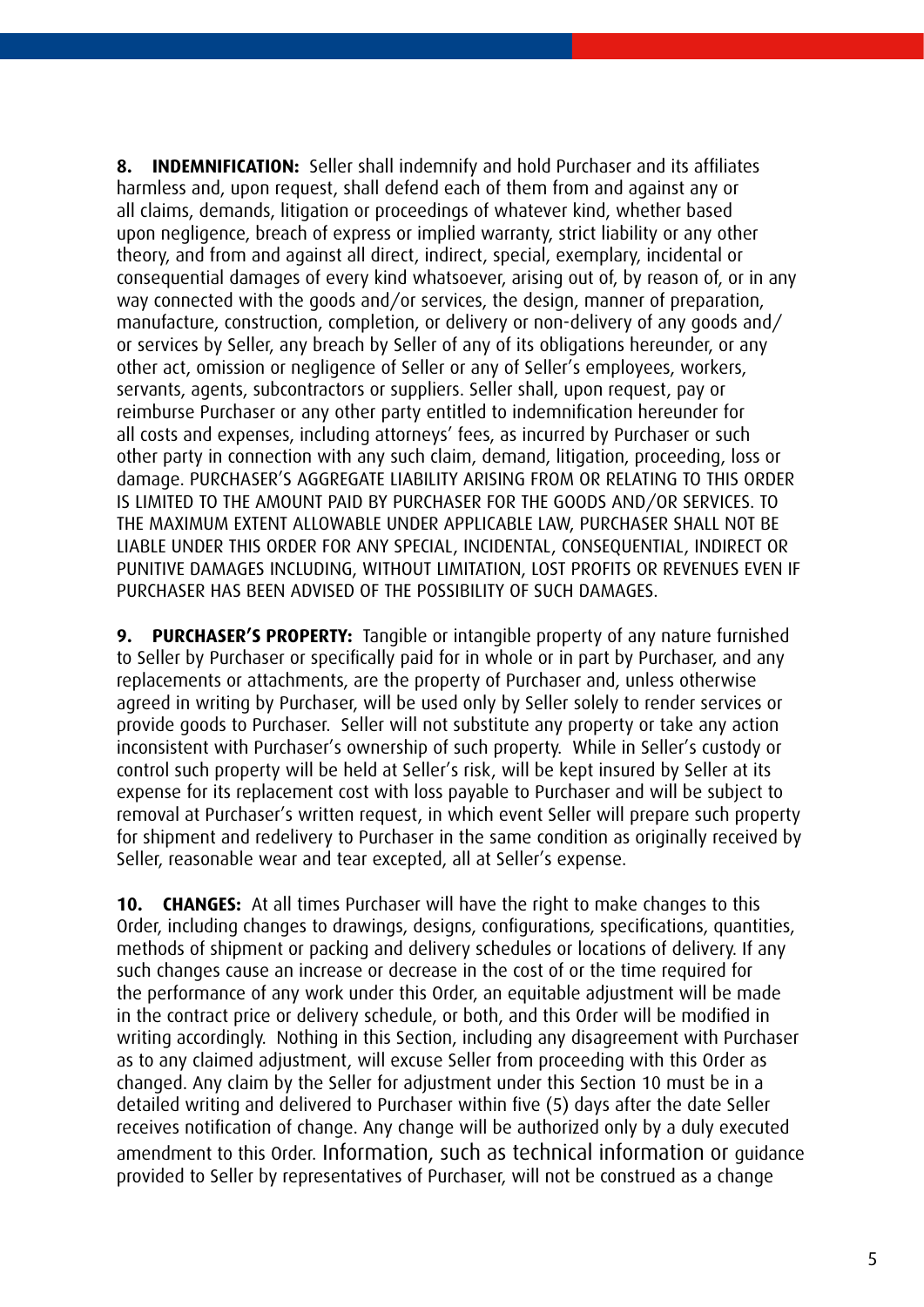within the meaning of this Section. If Seller considers that the conduct of any of Purchaser's employees has constituted a change under this Order, Seller will immediately notify Purchaser's Purchasing Department in writing as to the nature of the change and any proposed adjustment, which will then be subject to this Section 10.

**COMPLIANCE WITH LAWS:** Seller represents and warrants that it is in compliance with and all goods and/or services supplied hereunder have been produced or provided in compliance with the applicable provisions of all federal, state, or local laws or ordinances and all related lawful orders, rules and regulations. Seller will also comply with any provisions, representations or agreements, or contractual clauses required to be included or incorporated by reference or operation of law in any Order. Without limiting the foregoing, Seller shall furnish Purchaser, no later than the date the goods are delivered, with a Material Safety Data Sheet for any goods which are covered by the Occupational Safety and Health Act Hazard Communications Standard as contained in 29 C.F.R. § 1910.1200. Seller shall indemnify Purchaser from any damages, liabilities, claims, losses, penalties and expenses (including attorneys' fees) paid or incurred by Purchaser as a result of any breach by Seller of these warranties. Seller shall be required to obtain and pay for any license, permit, inspection or listing by any public body or certification organization required in connection with the manufacture, performance, completion or delivery of any good and/or service.

**12. CONFIDENTIAL OR PROPRIETARY INFORMATION:** Notwithstanding any document marking to the contrary, any knowledge or information which the Seller will have disclosed or may later disclose to Purchaser, and which in any way relates to the goods or services covered by this Order will not, unless otherwise specifically agreed to in writing by Purchaser, be deemed to be confidential or proprietary information, and will be acquired by Purchaser, free from any restrictions. Seller will keep confidential any technical, process, economic, or other information derived from drawings, specifications and other data furnished by Purchaser in connection with this Order (in whatever form or format) and will not divulge, export, or use, directly or indirectly, such information for the benefit of any other party without obtaining Purchaser's prior written consent. Except as required for the efficient performance of this Order, Seller will not use such information or make copies or permit copies to be made of such drawings, specifications, or other data without the prior written consent of Purchaser. If any reproduction is made with prior consent, this notice will be provided. Upon completion or termination of this Order, Seller will promptly return to Purchaser all materials incorporating any such information and any copies, except for one record copy. Seller agrees that no acknowledgment or other information concerning this Order and the goods or services provided will be made public by Seller without the prior written agreement of Purchaser.

**13. WORK ON PURCHASER'S PREMISES; INDEMNITIES; INSURANCE:** If Seller's work under this Order requires Seller to be on the premises of Purchaser or one of its customers or at Purchaser's direction, Seller will take all necessary precautions to prevent any injury to persons or damage to property, including following any rules, procedures or other requirements of Purchaser. Seller agrees that it will indemnify and hold Purchaser, and its officers, directors, employees, agents and customers (collectively, the «Indemnitees») harmless from and against any and all damages, claims, losses, expenses, costs, obligations, and liabilities, including attorneys' fees («Loss and Expense»), suffered, directly or indirectly, by an Indemnitee by reason of, or agreements under this Order, (iii) any injury to persons or damage to property during the progress of the work referred to in this Section 10 which may result in any way from any act or omission of the Seller,ts agents, employees or subcontractors, except to the extent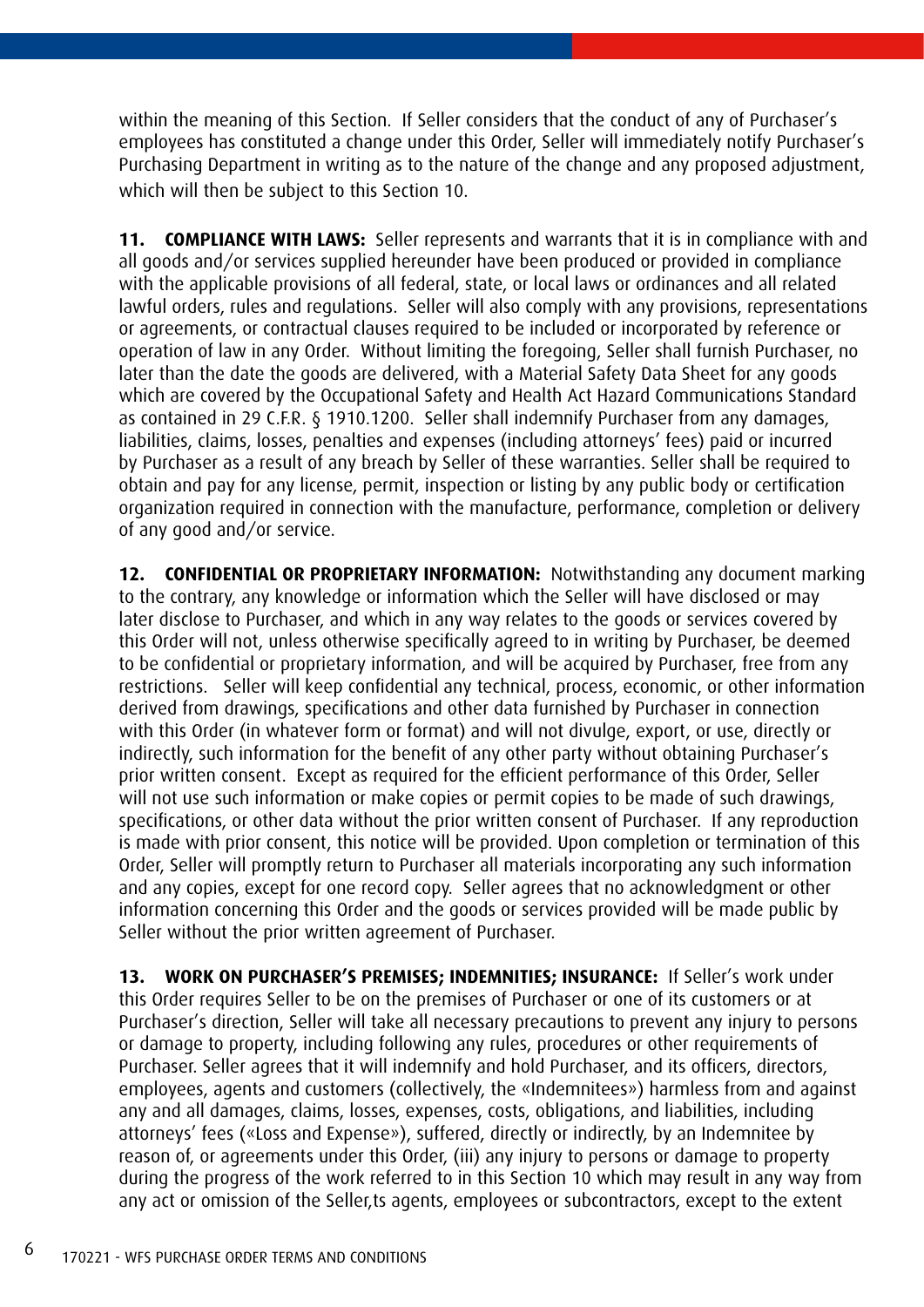that any such injury or damage is due solely and directly to Purchaser's or its customer's negligence, as the case may be, or (iv) any litigation, proceeding or claim by any third party relating in any way to the obligations of the Seller under this Order. Without limiting the generality of the foregoing indemnities, Seller hereby waives any immunity it may have as an employer or otherwise pursuant to any workers' compensation or other statute, law or regulation, whether Purchaser is seeking indemnity pursuant to this Order or in any other manner with respect to any claim. Seller will maintain Comprehensive General Liability (including Contractual Liability coverage insuring the liabilities assumed above), Automobile Liability and Employers' Liability insurance with limits as reasonably required by Purchaser, as well as appropriate Workers' Compensation insurance as will protect Seller from all claims under any applicable workers' compensation and occupational disease acts. At Purchaser's request, Seller will furnish to Purchaser a Certificate of Insurance completed by its insurance carrier(s) certifying that the required insurance coverage's are in effect, with waiver of subrogation, naming Purchaser as an additional insured, and containing a covenant that such coverage and will not be canceled or materially changed until ten (10) days after prior written notice has been delivered to the Purchaser.

**14. TERMINATION:** Purchaser may terminate all or any part of this Order for convenience at any time by written notice to Seller. Upon such termination, Purchaser's liability will be limited to reasonable termination charges mutually agreed by Seller and Purchaser, provided that Seller must specify any proposed charges in writing within fifteen (15) days after termination. This Order shall terminate automatically, without notice, if Seller becomes insolvent or the subject of any proceeding under the laws relating to bankruptcy or the relief of debtors.

**15. INTELLECTUAL PROPERTY:** On being notified, Seller will promptly investigate and defend, as its expense, any suit or proceeding in which Purchaser or any other Indemnitee are made defendants or claimed potential defendants for any alleged infringement, contributory infringement, inducement of infringement, or unauthorized or unlawful use of any patent, copyright, trademark, trade secret, mask work, proprietary data, or other information, or claim of right, title or interest by another party in any good or service (or related documentation), in any case resulting from the sale, use, lease or other disposition of any good or service under this Order ("Infringement"). Seller will pay and discharge all judgments or decrees rendered in any such suit or proceeding against any Indemnitee. Seller may settle any such suit or proceeding on terms and conditions of Seller's selection, provided they are not in conflict with the terms of this Order and Seller pays all settlement amounts. If Seller fails to promptly investigate, defend or settle, then Purchaser will, following notification to Seller, have the right from that time on to have sole control of the defense of such suit or proceeding and all negotiations for its settlement or compromise, and Seller will pay, as they become due, all costs, expenses, and reasonable attorneys' and experts' fees incurred by Purchaser in undertaking such actions and any judgements or decrees which may be rendered against or any settlements or compromises that may be entered into by Purchaser or any other Indemnitee relating to a claim indemnified against under this Order. Seller indemnifies and agrees to hold harmless Purchaser and all of the indemnified parties from all costs, expenses, liabilities, damages and attorneys' and experts' fees arising from any alleged or actual Infringement and will pay all judgments and other amounts payable or any settlement or compromise arising from all suits or proceedings involving Infringement. In addition, Seller will, at its own expense and at Purchaser's option, either procure for Purchaser the right to continue using the allegedly infringing item, replace it with a noninfringing equivalent or remove it and refund the purchase price and the transportation and installation costs thereof.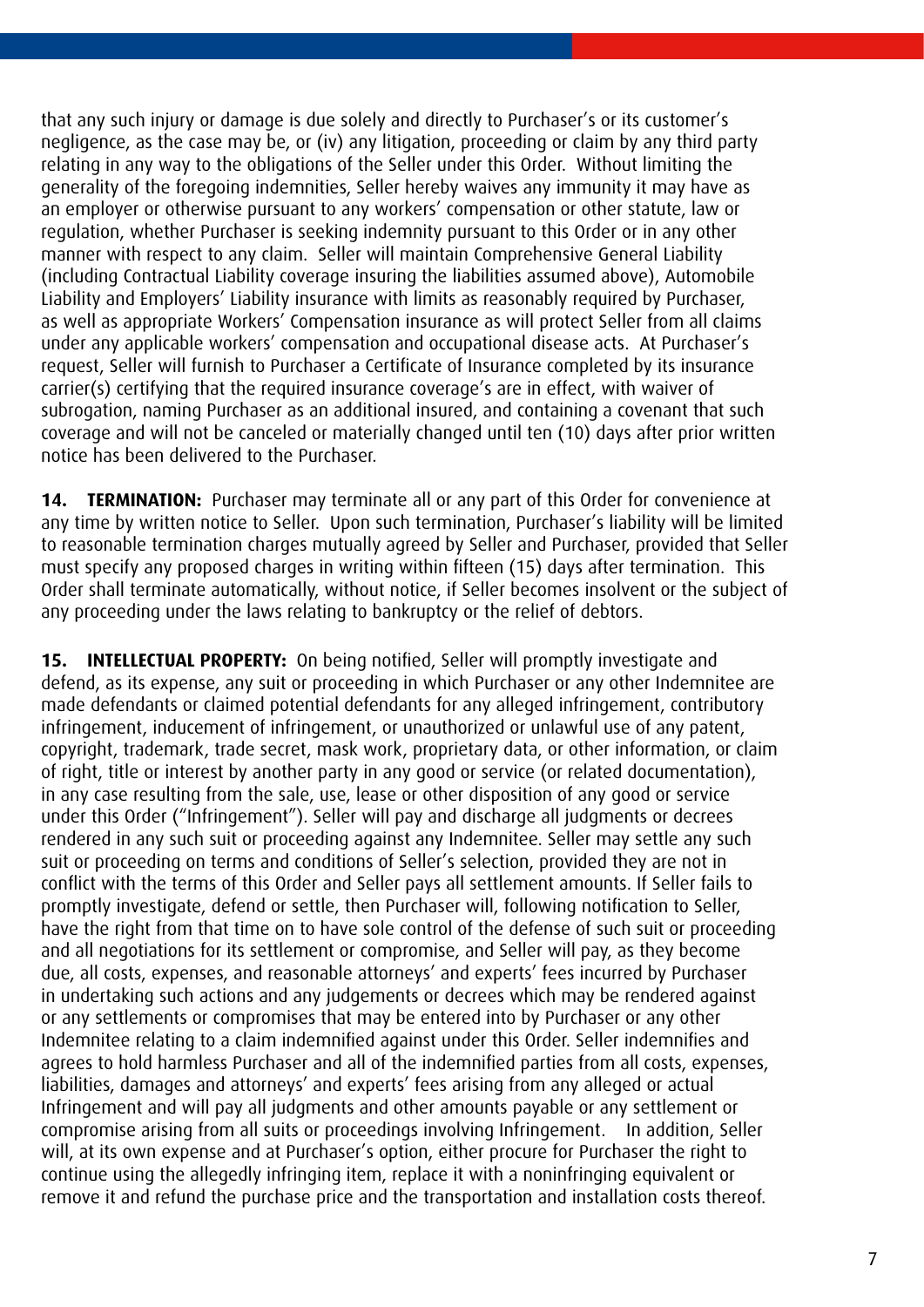**16. GOVERNMENT CONTRACTS:** If this Order bears a government contract number on the face of this Order, Seller shall comply with all pertinent provisions of said government contract and pertinent executive orders and directives to the extent that they apply to the subject matter of this Order and all such pertinent contract provisions, orders and directives are hereby incorporated by reference into this Order. A copy of the government contract's terms and conditions will be given to Seller upon request.

## **17. MISCELLANEOUS:**

**(a) NON ASSIGNMENT:** Assignment of this Order or any interest in it or any payment due or to become due under it, without the written consent of the Purchaser, will be void. An assignment will be deemed to include not only a transfer of this Order or such interest or payment to another party but also a change in control of Seller, whether by transfer of stock or assets, merger, consolidation, or otherwise.

**(b) TRANSPORTATION:** All the prices are established as F.O.B. Seller and/or Origin Dock, Freight Prepaid, unless otherwise specifically provided on the front of this Order. Title and risk of loss shall not pass to Purchaser until delivery of the goods to the location designated on the face of this Order and acceptance by Purchaser. If Purchaser rightfully rejects the goods, receives a non-conforming tender, or revokes its acceptance, risk of loss and title shall be deemed to have remained with Seller. The responsibility for freight damaged merchandise will be assumed by Seller. No charges for unauthorized transportation will be allowed. Any unauthorized shipment, which will result in excess transportation charges, must be fully prepaid by the Seller. Seller will not declare any value on such materials shipped via United Parcel Service, Rail Express, Air Express, Air Freight or Parcel Post. Seller will release rail or truck shipments at the lowest released valuation permitted in the governing tariff or classification.

**(c) ANTICIPATION OF DELIVERY SCHEDULE:** Unless otherwise agreed in writing, Seller will not make material commitments or production arrangements in excess of the amount or in advance of the time necessary to meet Purchaser's delivery schedule. Goods shipped to Purchaser in advance of schedule may be returned to Seller at Seller's expense.

**(d) SELLER'S INVENTORY:** Purchaser will have no obligation to request quotations or place Orders with Seller, both of which will be in Purchaser's sole discretion. Purchaser acting in its sole discretion will determine the actual quantity of goods or services to be purchased. The quantity of goods or services, if any, specified in forecasts supplied by Purchaser from time to time, or otherwise, is an estimate only. Seller bears sole responsibility for managing Seller's raw material, work in process, and inventory, and Purchaser will have no liability with respect thereto (whether upon termination of this Order or otherwise) other than in connection with termination as provided in Section 14.

**(e) FORCE MAJEURE:** Purchaser may delay delivery and/or acceptance occasioned by causes beyond its control.

**(f) REMEDIES:** Each of the rights and remedies reserved to Purchaser in this Order shall be cumulative and additional to any other remedies provided in law or equity. No delay or failure by Purchaser in the exercise of any right or remedy shall affect any such right or remedy and no action taken or omitted by Purchaser shall be deemed to be a waiver of any such right or remedy.

**(g) PUBLICITY:** Seller will not use Purchaser's name in publicity, advertising, or similar activity except in accordance with Purchaser's guidelines and with Purchaser's prior written consent. Seller will not disclose the existence of this Order or any of its respective terms to any third party without Purchaser's prior written consent.

**(h) DOCUMENTATION:** It is agreed that all technical documentation and other literature